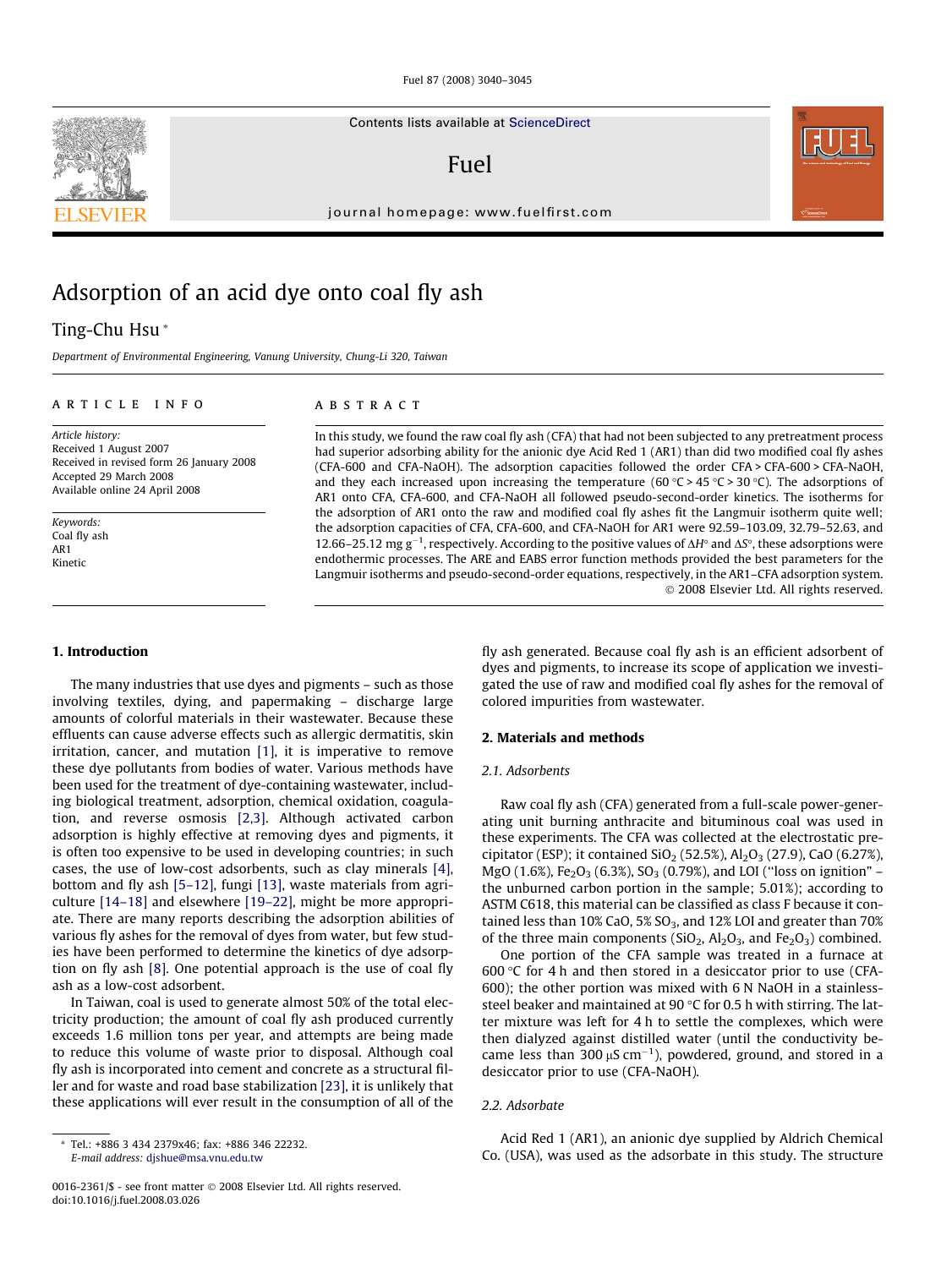<span id="page-1-0"></span>of AR1 is displayed in Fig. 1. AR1 has a maximum UV–Vis absorbance at a wavelength of 530 nm. An accurately weighed quantity of the dye was dissolved in distilled water to prepare a stock solution (1000 mg/L). Experimental solutions of the desired concentrations were obtained through successive dilutions with distilled water.

#### 2.3. Adsorption measurements

XRD patterns of the CFA samples were measured using a wideangle X-ray diffractometer (Thermo ARL X'TAR, Switzerland). The surface areas and total pore volumes of the CFA samples were measured through  $N_2$  adsorption at 77 K using a Micromeritics TRISTAR-3000 apparatus (Particle & Surface Sciences Pty. Ltd., Australia). The chemical compositions of the CFA samples were measured using a Z-4100 inductively coupled plasma atomic emission spectroscope (Hitachi, Japan). The pH and conductivity were determined using a MODEL-1671 pH meter (JenCo, Taiwan). The zeta potential was determined using a Zetasizer Nano Series ZEN-3600 instrument (Malvern, UK). CFA-600 was treated at 600 °C in a TB50 furnace (SmartLab, Taiwan). The resulting suspensions were filtered and their concentrations of dye determined by recording the absorbance at the characteristic wavelength using a U-2000 UV–Vis spectrophotometer (Hitachi, Japan) and employing a calibration curve that correlated the absorbances to the concentrations of standard dye solutions. The adsorption capacity of dyes was then calculated from

$$
Q_e = \frac{V\Delta C}{m},\tag{1}
$$

where  $V$  is the volume of the liquid phase,  $m$  is the mass of the solid, and  $\Delta C$  is computed simply from the difference between the initial and final UV readings. For the adsorption kinetics experiments, the amounts of adsorbed dyes were determined by analyzing the solutions at appropriate time intervals.

#### 2.4. Sorption studies

Adsorption kinetics and isotherm experiments for the various CFA samples were undertaken in a batch equilibrium system. The AR1 adsorption isotherms in aqueous solutions were obtained using the immersion method. Prior to their use, the adsorbents were dried at 105 °C for 24 h to remove traces of moisture. Dye solutions were prepared by dissolving AR1 in distilled water. For kinetics studies, the adsorption of AR1 was studied after adding the adsorbent (0.1 g) into an aqueous solution containing AR1 (400 mg/L) and shaking at 30 °C for various reaction times. The equilibrium, which was determined by dynamic adsorption studies, was established within 2–3 h; therefore, the contact time was fixed at 3 h. The adsorption isotherms of AR1 were studied after adding 0.1 g of an adsorbent into the aqueous solution containing a desired AR1 concentration (50–400 mg L $^{-1}$ ), and shaking at 200 rpm for 3 h at 30 °C in a reciprocating shaker (DengYng Z-901, Taiwan). For



Fig. 1. Molecular structure of AR1.

thermodynamic studies, these procedures were repeated at 45 and 60 °C. The pH of each solution was adjusted to a constant value of 6.0 through the addition of NaOH or HCl solution.

## 3. Results and discussion

## 3.1. Characterization of adsorbents

The textural characteristics of fly ash are presented in Table 1 [\[24\]](#page-5-0). The BET surface areas increased in the order CFA-600 < CFA < CFA-NaOH; i.e., the same trend with regard to the pore volume. The presence of  $SiO<sub>2</sub>(\gamma$ -quartz) and mullite was evident from the XRD patterns of the three adsorbents. In addition, the XRD patterns of CFA-NaOH indicated the presence of Na-A zeolite and hydroxysodalite [\[24\]](#page-5-0).

#### 3.2. Effect of zeta potential and pH

The surface charge–pH curves for CFA, CFA-600, and CFA-NaOH are provided in Fig. 2. The surface charge of CFA was positive at pH 6, implying that the ion-exchange process between AR1 and CFA was operative. On the other hand, the surface charges of CFA-600 and CFA-NaOH were almost neutral and negative, respectively, at

#### Table 1

Pore structure data and chemical phases for the CFA samples

| Adsorbent                                | $S_{\tt BET}$<br>$(m^2 g^{-1})$ | $V_{\text{total}}$<br>$\rm (cm^3 \ g^{-1})$ | Pore<br>diameter (nm)  | Phases                                                                                                                   |
|------------------------------------------|---------------------------------|---------------------------------------------|------------------------|--------------------------------------------------------------------------------------------------------------------------|
| <b>CFA</b><br><b>CFA-600</b><br>CFA-NaOH | 9.21<br>5.38<br>33.65           | 0.020<br>0.015<br>0.172                     | 8.54<br>11.49<br>20.39 | $\gamma$ -quartz, mullite<br>$\gamma$ -quartz, mullite<br>$\gamma$ -quartz, mullite,<br>Na-A zeolite.<br>hydroxysodalite |



Fig. 2. Effect of pH and zeta potential on the adsorption of AR1 onto the three adsorbents at 30  $^{\circ}$ C.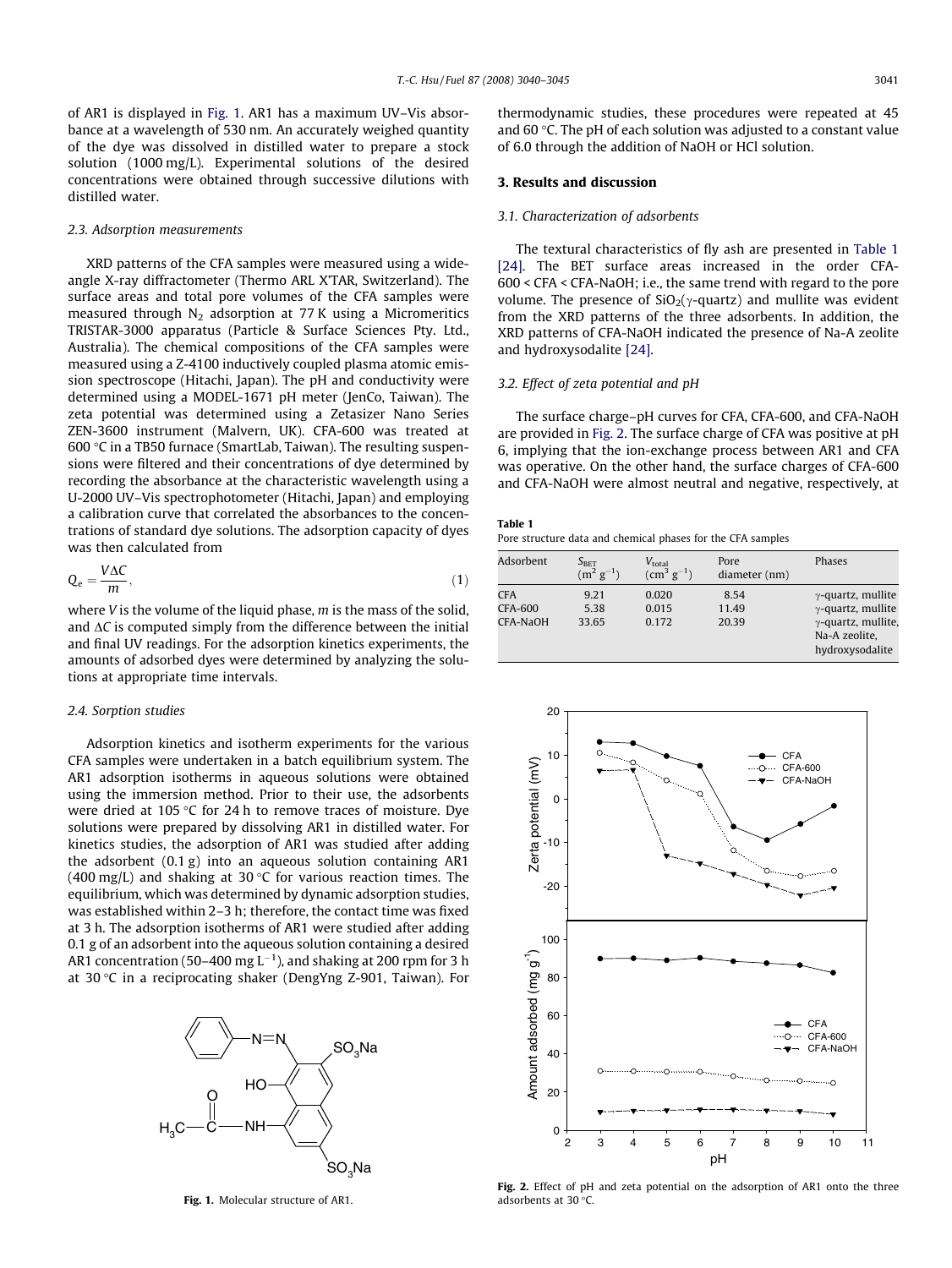pH 6, indicating that their ion-exchange processes would be difficult to perform.

[Fig. 2](#page-1-0) indicates that changing the pH of the solution from 3 to 10 had a slight effect on the adsorption of AR1 at a coal fly ash concentration of 1 g  $\,$  L $^{-1}$  and an AR1 concentration of 400 mg L $^{-1}$ . The adsorption capacities decreased slightly upon increasing the pH from 6 to 10. As the pH of the system increased, the number of negatively charged sites increased and the number of positively charged sites decreased. Negatively charged surface sites on the adsorbent did not favor the adsorption of the anionic dye because of electrostatic repulsion [\[7\]](#page-5-0).

## 3.3. Effects of adsorbent and temperature

The adsorption experiments were performed at three different temperatures (30, 45, and 60 °C) using a concentration range of 0–400 mg/L for AR1 at a fixed pH (6.0) and contact time (180 min). Fig. 3 indicates that the adsorption capacities of the three adsorbents followed the order CFA > CFA-600 > CFA-NaOH at each temperature. We also found that the maximum adsorption capacity of AR1 occurred at 60 °C for each of the three adsorbents, with the adsorption capacities decreasing in the order 60 > 45 > 30 °C. The increase in the adsorption capacity upon increasing the temperature indicates that each adsorption was an endothermic process.

#### 3.4. Dynamic adsorption studies

To investigate details of the adsorption processes of AR1 onto the three adsorbents, we analyzed the adsorption kinetics using several models, such as the pseudo-first-order Lagergren equation



Fig. 3. Isotherms for the adsorption of AR1 onto CFA, CFA-600, and CFA-NaOH at various temperatures.

| [5], a pseudo-second-order rate equation [25,26], and the intrapar-   |
|-----------------------------------------------------------------------|
| ticle diffusion model [15], which are represented by Eqs. $(2)-(4)$ , |
| respectively.                                                         |

$$
\ln(Q_e - Q_t) = \ln Q_e - k_1 t,\tag{2}
$$

$$
\frac{t}{Q_t} = \frac{1}{k_2 Q_e^2} + \frac{t}{Q_e},
$$
\n(3)

$$
Q_t = k_i(t^{1/2}) + C,\tag{4}
$$

where  $Q_t$  is the amount (mg  $g^{-1}$ ) of material adsorbed at time t,  $Q_e$  is the adsorption capacity (mg  $g^{-1}$ ) at equilibrium,  $k_1$  is the rate constant ( $min^{-1}$ ) of the pseudo-first-order model,  $k_2$  is the rate constant (g mg<sup>-1</sup> min<sup>-1</sup>) of the pseudo-second-order model,  $k_i$  is the intraparticle diffusion rate constant (mg  $g^{-1}$  min<sup>-0.5</sup>), C is the intercept (mg  $g^{-1}$ ), and t is the time (min).

The experimental data for the different CFA samples were fitted using the pseudo-first-order, pseudo-second-order kinetics, and intraparticle diffusion models. Table 2 lists the parameters obtained using each of the models. The pseudo-first-order and intraparticle diffusion models did not represent the kinetics well; i.e., their regression coefficients were lower than those obtained using the second-order kinetics model (Fig. 4). The linearity of the plots of  $t/Q_t$  versus t (linear regression coefficients:  $>0.980$ ) confirmed the pseudo-second-order nature of the process.

In the pseudo-second-order model, the product  $k_2 Q_e^2$  is the initial sorption rate, h. Table 2 indicates that the pseudo-second-order rate constants  $(k_2)$  for CFA and CFA-600 had maximum values at 30 °C, whereas for CFA-NaOH it was maximized at 60 °C. The maximum initial sorption rates (h) for CFA, CFA-600, and CFA-NaOH were 24.938 mg g<sup>-1</sup> min<sup>-1</sup> (60 °C), 3.745 mg g<sup>-1</sup> min<sup>-1</sup> (30 °C) and 5.605 mg  $g^{-1}$  min<sup>-1</sup> (60 °C), respectively.



Fig. 4. Plots of pseudo-second-order kinetics for the adsorption of AR1 onto various CFA samples at 30 $\,^{\circ}$ C.

| Adsorbent      | Temperature $(^{\circ}C)$ |                              | Pseudo-first-order |                             | Pseudo-second-order                           | Intraparticle diffusion |                                                                 |                     |
|----------------|---------------------------|------------------------------|--------------------|-----------------------------|-----------------------------------------------|-------------------------|-----------------------------------------------------------------|---------------------|
|                |                           | $K_1$ (1 min <sup>-1</sup> ) | $R^2$              | $Q_e$ (mg g <sup>-1</sup> ) | $K_2$ (g mg <sup>-1</sup> min <sup>-1</sup> ) | $R^2$                   | $K_{i1}$ ( $K_{i2}$ ) (mg g <sup>-1</sup> min <sup>-0.5</sup> ) | $R_1^2$ ( $R_2^2$ ) |
| <b>CFA</b>     | 30                        | 0.381                        | 0.962              | 91.743                      | 0.003                                         | 0.998                   | 25.712 (1.726)                                                  | 0.948(0.840)        |
|                | 45                        | 0.354                        | 0.949              | 98.039                      | 0.002                                         | 0.999                   | 26.488 (2.114)                                                  | 0.939(0.878)        |
|                | 60                        | 0.394                        | 0.949              | 104.167                     | 0.002                                         | 0.999                   | 28.293 (2.115)                                                  | 0.923(0.826)        |
| <b>CFA-600</b> | 30                        | 0.162                        | 0.950              | 27.933                      | 0.005                                         | 0.994                   | 5,500(0.633)                                                    | 0.946(0.719)        |
|                | 45                        | 0.168                        | 0.903              | 36.232                      | 0.003                                         | 0.991                   | 5.936 (1.072)                                                   | 0.882(0.762)        |
|                | 60                        | 0.064                        | 0.881              | 59.880                      | 0.001                                         | 0.991                   | 6.819 (2.409)                                                   | 0.886(0.887)        |
| CFA-NaOH       | 30                        | 0.124                        | 0.830              | 10.989                      | 0.007                                         | 0.980                   | 1.987 (0.429)                                                   | 0.956(0.772)        |
|                | 45                        | 0.118                        | 0.870              | 17.857                      | 0.006                                         | 0.975                   | 2.980 (0.587)                                                   | 0.944(0.628)        |
|                | 60                        | 0.093                        | 0.953              | 22.573                      | 0.011                                         | 0.995                   | 3.765 (0.909)                                                   | 0.960(0.605)        |

Table 2

Kinetic parameters of AR1 on CFA, CFA-600, and CFA-NaOH at various temperatures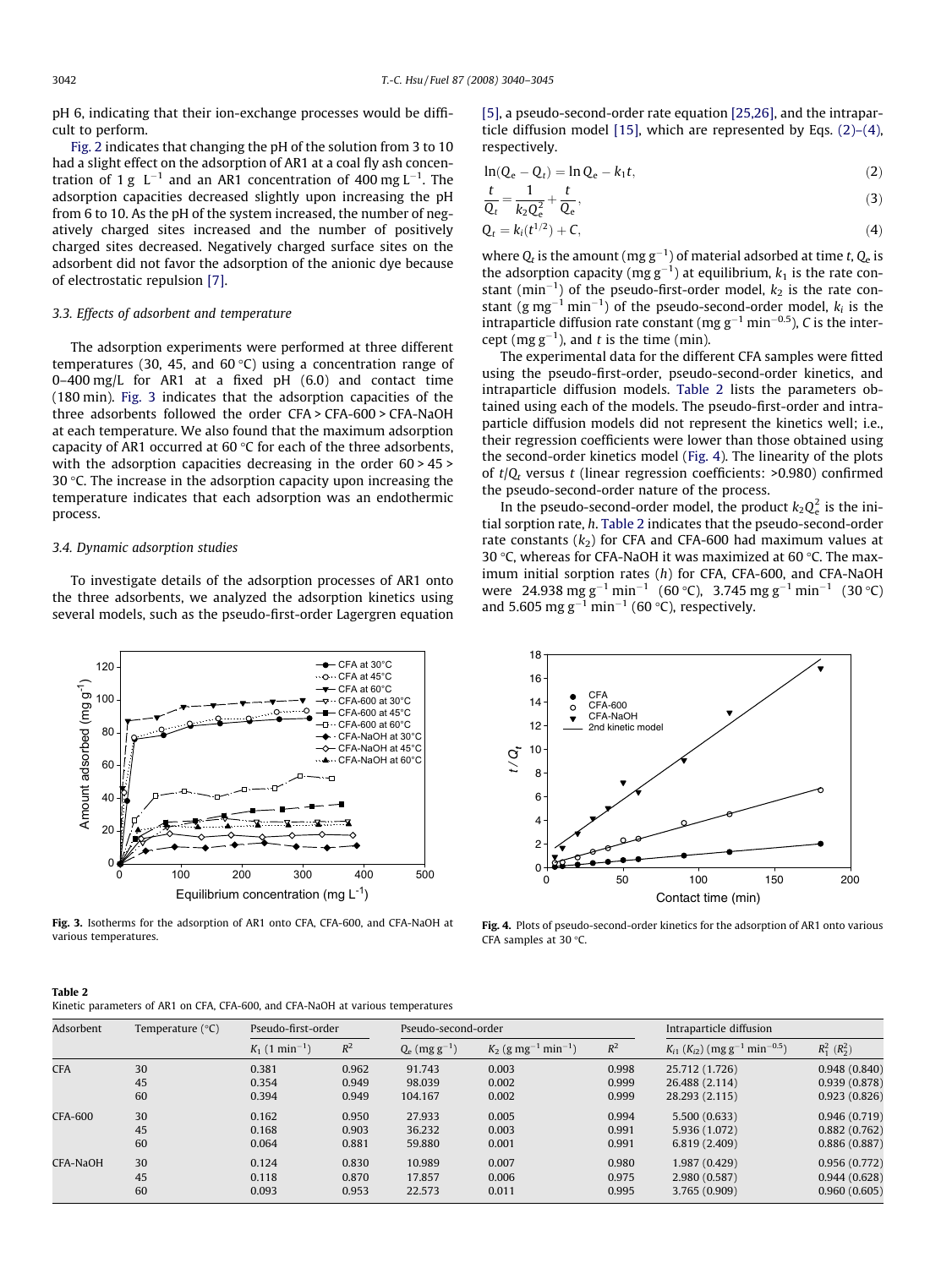#### 3.5. Adsorption isotherms

The adsorption equilibrium data for AR1 on the different adsorbents were fitted to both Langmuir and Freundlich isotherms [\[26,27\]](#page-5-0). The Langmuir isotherm is the most commonly used isotherm; it has been applied to analyze the sorption of a variety of compounds. In its linear form it can be represented as

$$
\frac{1}{Q_e} = \frac{1}{Q_0} + \frac{1}{bQ_0C_e},\tag{5}
$$

where  $Q_{\rm e}$  is the amount adsorbed (mg  ${\rm g}^{-1}$ ),  $\mathcal{C}_{\rm e}$  is the equilibrium concentration of the adsorbate (mg L $^{-1}$ ), and  $Q_0$  and  $b$  are Langmuir constants related to the maximum adsorption capacity and the energy of adsorption, respectively. On the other hand, the Freundlich isotherm is most frequently used to describe the adsorption of inorganic and organic compounds from solution. In its logarithmic form it can be represented as

$$
\log Q_{\rm e} = \log K_{\rm F} + \frac{1}{n} \log C_{\rm e},\tag{6}
$$

where  $Q_e$  is the amount adsorbed (mg  $g^{-1}$ ),  $C_e$  is the equilibrium concentration of the adsorbate (mg L $^{-1}$ ), and  $K_{\rm F}$  (mg g $^{-1}$ ) and *n*are Freundlich constants related to the adsorption capacity and adsorption intensity, respectively. The values of  $Q_0$ , b,  $K_F$ , n, and the linear regression correlations for the Langmuir and Freundlich isotherms are given in Table 3. Because the regression coefficients  $(R<sup>2</sup>)$  for the Langmuir and Freundlich isotherm were 0.906–0.991 and 0.833–0.979, respectively, it appears that the Langmuir model yielded a much better fit than the Freundlich model. For the three adsorbents, the maximum adsorption capacities  $(Q_0)$  at various temperatures decreased in the order 60 > 45 > 30 °C.

### 3.6. Thermodynamic studies

Table 4 lists the thermodynamic parameters calculated using the following equations [\[28\]:](#page-5-0)

$$
\Delta G^{\circ} = -RT \ln b',\tag{7}
$$

$$
\ln\left(\frac{b_2}{b_1}\right) = -\left(\frac{\Delta H^0}{R}\right)\left(\frac{T_1 - T_2}{T_2 T_1}\right),\tag{8}
$$

$$
\Delta S^0 = \frac{\left(\Delta H^0 - \Delta G^0\right)}{T},\tag{9}
$$

where b',  $b_2$ , and  $b_1$  are the Langmuir constants at T,  $T_2$ , and  $T_1$ , respectively. From Eq. (9), if  $\Delta G^\circ$  is plotted against T, a straight line is obtained having a slope of  $-\Delta S^\circ$  and an intercept at  $\Delta H^\circ.$  In Table 4, the negative values of  $\Delta G^\circ$  at all temperatures indicate that the adsorption process is favorable and spontaneous. In addition, the free energy decrease upon increasing the temperature suggests that the process is favored at high temperatures. The positive values of  $\Delta H^{\circ}$  and  $\Delta S^{\circ}$  for each sample indicate that the adsorption process

| Table 3                                                          |  |
|------------------------------------------------------------------|--|
| Langmuir and Freundlich constants for CFA, CFA-600, and CFA-NaOH |  |

| l`anı<br>æ |  |
|------------|--|
|            |  |

| Thermodynamic parameters for CFA, CFA-600, and CFA-NaOH |  |  |  |
|---------------------------------------------------------|--|--|--|
|---------------------------------------------------------|--|--|--|

| Adsorbent |                | $\Delta G^{\circ}$ (k[ mol <sup>-1</sup> ) |          | $\Lambda$ H <sup>o</sup>  | $\Lambda S^{\circ}$                                 | $R^2$ |
|-----------|----------------|--------------------------------------------|----------|---------------------------|-----------------------------------------------------|-------|
|           | 30 $\degree$ C | 45 °C                                      | 60 °C    | $(k]$ mol <sup>-1</sup> ) | $\left(\right]$ mol <sup>-1</sup> K <sup>-1</sup> ) |       |
| CFA       | $-26.77$       | $-28.17$                                   | $-30.38$ | 9.83                      | 120.3                                               | 0.984 |
| CFA-600   | $-23.18$       | $-25.32$                                   | $-27.82$ | 23.74                     | 154.7                                               | 0.998 |
| CFA-NaOH  | $-25.03$       | $-26.49$                                   | $-28.76$ | 12.79                     | 124.4                                               | 0.985 |

is both endothermic and aided by increased randomness. The increase in adsorption at higher temperatures also indicates the endothermic nature of these adsorption processes [\[29\]](#page-5-0).

#### 3.7. Error analysis

In the single-component isotherm studies, the optimization procedure requires an error function to be defined to evaluate the fit of the isotherm and kinetics equation to the experimental equilibrium data. In this study, five different error functions were examined and in each case the isotherm and kinetic parameters were determined by minimizing the respective error function across the concentration range studied, using the solver add-in for Microsoft Excel 2003 [\[30,31\]](#page-5-0). The error functions studied were as follows:

## 3.7.1. Sum of the squares of the errors (ERRSQ)

The sum of the squares of the errors method can be represented by the equation

$$
\sum_{i=1}^{p} (Q_{e, calc} - Q_{e,meas})_i^2, \qquad (10)
$$

where Q<sub>e,calc</sub> is the theoretical adsorbed solid phase concentration of AR1 on CFA, which was calculated from the equations represented by Eqs. (3) and (5), and  $Q_{e,meas}$  is the experimentally determined adsorbed AR1 concentration obtained from Eq. [\(1\)](#page-1-0) using the experimentally measured equilibrium AR1 liquid phase concentrations,  $C_{e}$ .

Although this error function is the most commonly used, it has one major drawback: Isotherm and kinetic parameters derived using this error function will provide a better fit as the magnitude of the errors and, thus, the squares of the errors increase, biasing the fit toward the data obtained at the high end of the concentration range.

#### 3.7.2. Hybrid fractional error function (HYBRID)

This error function was developed [\[30,32\]](#page-5-0) to improve the fit of the sum of the squares of the errors at low concentrations by dividing it by the measured value. It also includes the number of degrees of freedom of the system  $-$  the number of data points,  $n$ , minus the number of parameters, p, of the isotherm equation – as a divisor:

| Adsorbent      | Temperature $(^{\circ}C)$ | Langmuir                    |               |       | Freundlich       |                                   |       |
|----------------|---------------------------|-----------------------------|---------------|-------|------------------|-----------------------------------|-------|
|                |                           | $Q_0$ (mg g <sup>-1</sup> ) | $b(Lmg^{-1})$ | $R^2$ | $\boldsymbol{n}$ | $K_{\rm F}$ (mg g <sup>-1</sup> ) | $R^2$ |
| <b>CFA</b>     | 30                        | 92.59                       | 0.081         | 0.991 | 12.45            | 56.62                             | 0.942 |
|                | 45                        | 96.15                       | 0.083         | 0.919 | 11.60            | 57.00                             | 0.964 |
|                | 60                        | 103.09                      | 0.115         | 0.980 | 15.55            | 69.82                             | 0.916 |
| <b>CFA-600</b> | 30                        | 32.79                       | 0.020         | 0.906 | 3.39             | 4.97                              | 0.897 |
|                | 45                        | 37.31                       | 0.028         | 0.981 | 3.26             | 6.13                              | 0.970 |
|                | 60                        | 52.63                       | 0.045         | 0.919 | 4.65             | 14.98                             | 0.833 |
| CFA-NaOH       | 30                        | 12.66                       | 0.041         | 0.942 | 7.04             | 4.85                              | 0.967 |
|                | 45                        | 19.76                       | 0.044         | 0.945 | 14.58            | 12.40                             | 0.934 |
|                | 60                        | 25.12                       | 0.064         | 0.963 | 14.16            | 15.96                             | 0.979 |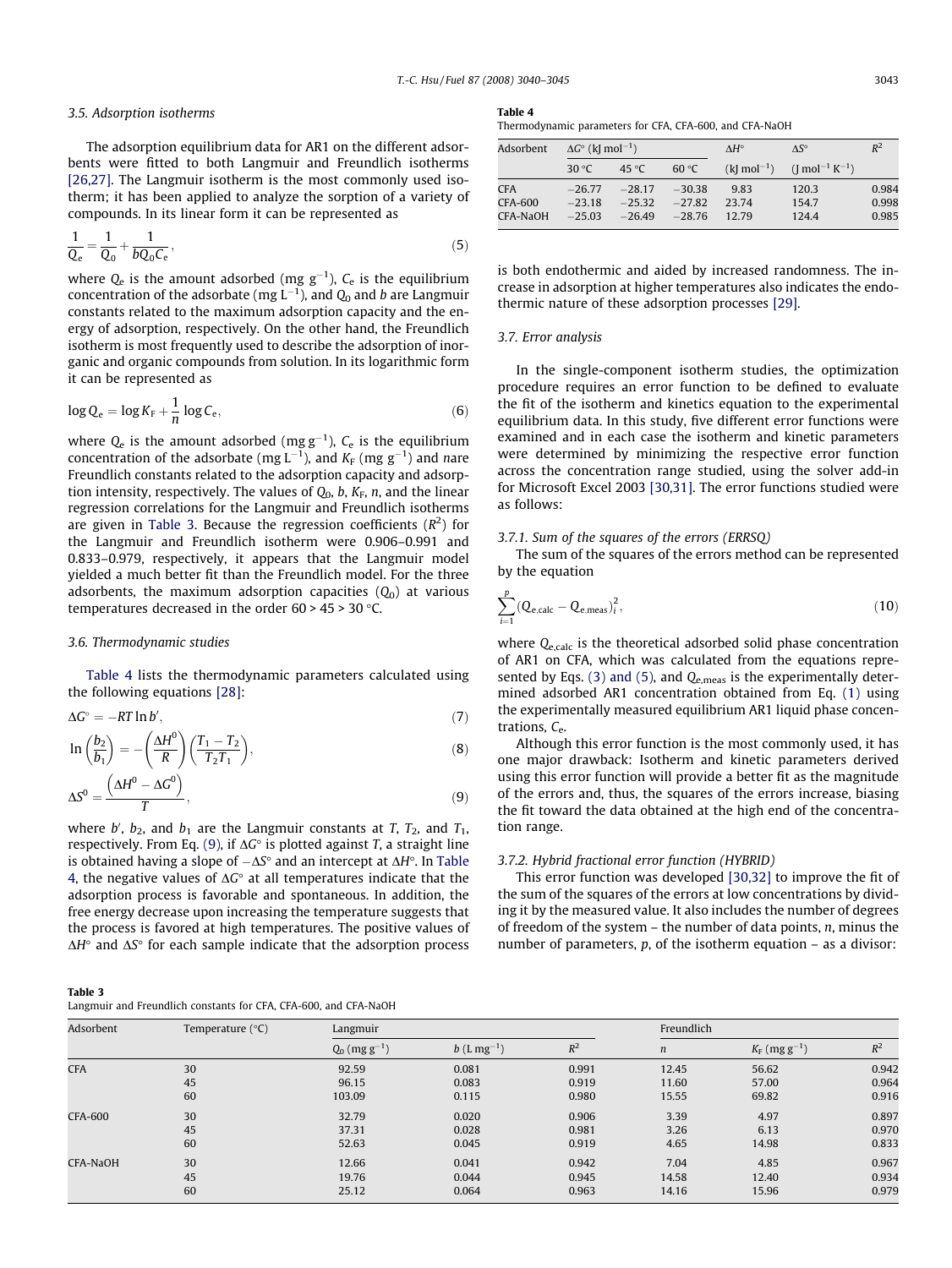$$
\frac{100}{n-p} \sum_{i=1}^{n} \left( \frac{(Q_{e,\text{meas}} - Q_{e,\text{calc}})^2}{Q_{e,\text{meas}}} \right)_i.
$$
 (11)

## 3.7.3. Marquardt's percent standard deviation (MPSD)

This error function [\[33\]](#page-5-0) has been used previously by several researchers in the field [\[34,35\].](#page-5-0) It is similar in some respects to a geometric mean error distribution, modified according to the number of degrees of freedom of the system:

$$
100\sqrt{\frac{1}{n-p}\sum_{i=1}^{p}\left(\frac{Q_{e,\text{meas}}-Q_{e,\text{calc}}}{Q_{e,\text{meas}}}\right)_i^2}.
$$
 (12)

#### 3.7.4. Average relative error (ARE)

This error function [\[36\]](#page-5-0) attempts to minimize the fractional error distribution across the entire concentration range:

$$
\frac{100}{n} \sum_{i=1}^{p} \left| \frac{Q_{\text{e,calc}} - Q_{\text{e,meas}}}{Q_{\text{e,meas}}} \right|_{i}.
$$
\n(13)

## 3.7.5. Sum of absolute errors (EABS)

This approach is similar to the sum of the squares of the errors. Isotherm and kinetic parameters determined using this error function would provide a better fit if the magnitude of the error increases the bias of the fit toward the high concentration data.

$$
\sum_{i=1}^{p} |Q_{e, calc} - Q_{e,meas}|_{i}.
$$
 (14)

Because all of the experiments were performed at mass-to-volume ratios that almost exactly described in terms of units of  $g\, L^{-1},$ according to the formulation of the problem, both  $C_e$  and  $Q_e$ contribute equally to weighting the error criterion for the model solution procedure. Hence, the difference in the sorbed phase concentration reflects the differences in the predicted concentration for both phases. In Figs. 5 and 6, when the errors were normalized for comparison, the ARE and EABS error function methods provided the best parameters for the Langmuir isotherm and the pseudo-second-order equation, respectively, in the AR1– CFA adsorption system. Table 5 provides the error analyses for the Langmuir isotherm and pseudo-second-order kinetics of AR1 onto CFA at various temperatures. The ARE and EABS methods have the highest values of  $R^2$  among the various error function methods and, therefore, are more significant. These data will be used in the design of commercial adsorbers and, consequently,



**Fig. 5.** Langmuir isotherm plots for the adsorption of AR1 onto CFA at 30  $\degree$ C using various methods of error analysis.



**Fig. 6.** Pseudo-second-order kinetics for the adsorption of AR1 onto CFA at 30  $\degree$ C using various error analysis methods.

#### Table 5

Analysis of the single-component Langmuir isotherm and pseudo-second-order kinetics for the adsorption of AR1 onto CFA using various error functions

|                                               | <b>ERRSO</b> | <b>HYBRID</b> | <b>MPSD</b> | <b>ARE</b> | <b>EABS</b> |
|-----------------------------------------------|--------------|---------------|-------------|------------|-------------|
| Langmuir isotherm<br>30 °C                    |              |               |             |            |             |
| $Q_0$ (mg g <sup>-1</sup> )                   | 92.59        | 92.59         | 92.59       | 92.59      | 92.59       |
| $b(Lmg^{-1})$                                 | 0.082        | 0.081         | 0.098       | 0.081      | 0.084       |
| $R^2$                                         | 0.983        | 0.989         | 0.868       | 0.990      | 0.982       |
| 45 °C                                         |              |               |             |            |             |
| $Q_0$ (mg g <sup>-1</sup> )                   | 99.01        | 96.15         | 97.09       | 96.15      | 97.09       |
| $b(L \, mg^{-1})$                             | 0.072        | 0.080         | 0.080       | 0.083      | 0.080       |
| $R^2$                                         | 0.969        | 0.956         | 0.949       | 0.930      | 0.964       |
| 60 °C                                         |              |               |             |            |             |
| $Q_0$ (mg g <sup>-1</sup> )                   | 103.10       | 103.10        | 103.10      | 103.10     | 103.10      |
| $b(Lmg^{-1})$                                 | 0.118        | 0.115         | 0.117       | 0.115      | 0.119       |
| $R^2$                                         | 0.961        | 0.976         | 0.973       | 0.978      | 0.966       |
| Pseudo-second-order kinetics                  |              |               |             |            |             |
| 30 $\degree$ C                                |              |               |             |            |             |
| $Q_0$ (mg g <sup>-1</sup> )                   | 85.47        | 87.72         | 90.91       | 90.91      | 90.91       |
| $k_2$ (g mg <sup>-1</sup> min <sup>-1</sup> ) | $-0.001$     | $-0.003$      | 0.006       | 0.003      | 0.014       |
| $R^2$                                         | 0.980        | 0.996         | 0.999       | 0.999      | 1.000       |
| 45 °C                                         |              |               |             |            |             |
| $Q_0$ (mg g <sup>-1</sup> )                   | 94.34        | 96.15         | 98.04       | 98.04      | 98.04       |
| $k_2$ (g mg <sup>-1</sup> min <sup>-1</sup> ) | $-0.013$     | 0.006         | 0.003       | 0.002      | 0.003       |
| $R^2$                                         | 0.997        | 0.998         | 0.999       | 0.999      | 0.999       |
| 60 °C                                         |              |               |             |            |             |
| $Q_0$ (mg g <sup>-1</sup> )                   | 100.00       | 102.04        | 103.09      | 103.09     | 103.09      |
| $k_2$ (g mg <sup>-1</sup> min <sup>-1</sup> ) | $-0.008$     | 0.007         | 0.003       | 0.003      | 0.004       |
| $R^2$                                         | 0.999        | 0.998         | 0.998       | 0.999      | 0.999       |

the more accurate the isotherm and kinetics equation parameters, the more accurate will be the system design [\[30,31\]](#page-5-0).

## 4. Conclusions

Even without pretreatment, coal fly ash, a solid waste obtained from coal-burning power plants, is a cheap and effective adsorbent for the removal of AR1 from water. Changing the nature of the raw coal fly ash through heating or modification with NaOH solution did not improve its ability to adsorb AR1. According to dynamic and thermodynamic studies, each of these adsorption processes was endothermic and followed pseudo-second-order kinetics. The adsorptions of AR1 onto the raw and modified coal fly ashes fit the Langmuir isotherm very well; the adsorptions capacities of CFA, CFA-600, and CFA-NaOH toward AR1 were 92.59–103.09, 32.79-52.63, and 12.66-25.12 mg  $g^{-1}$ , respectively. From a study